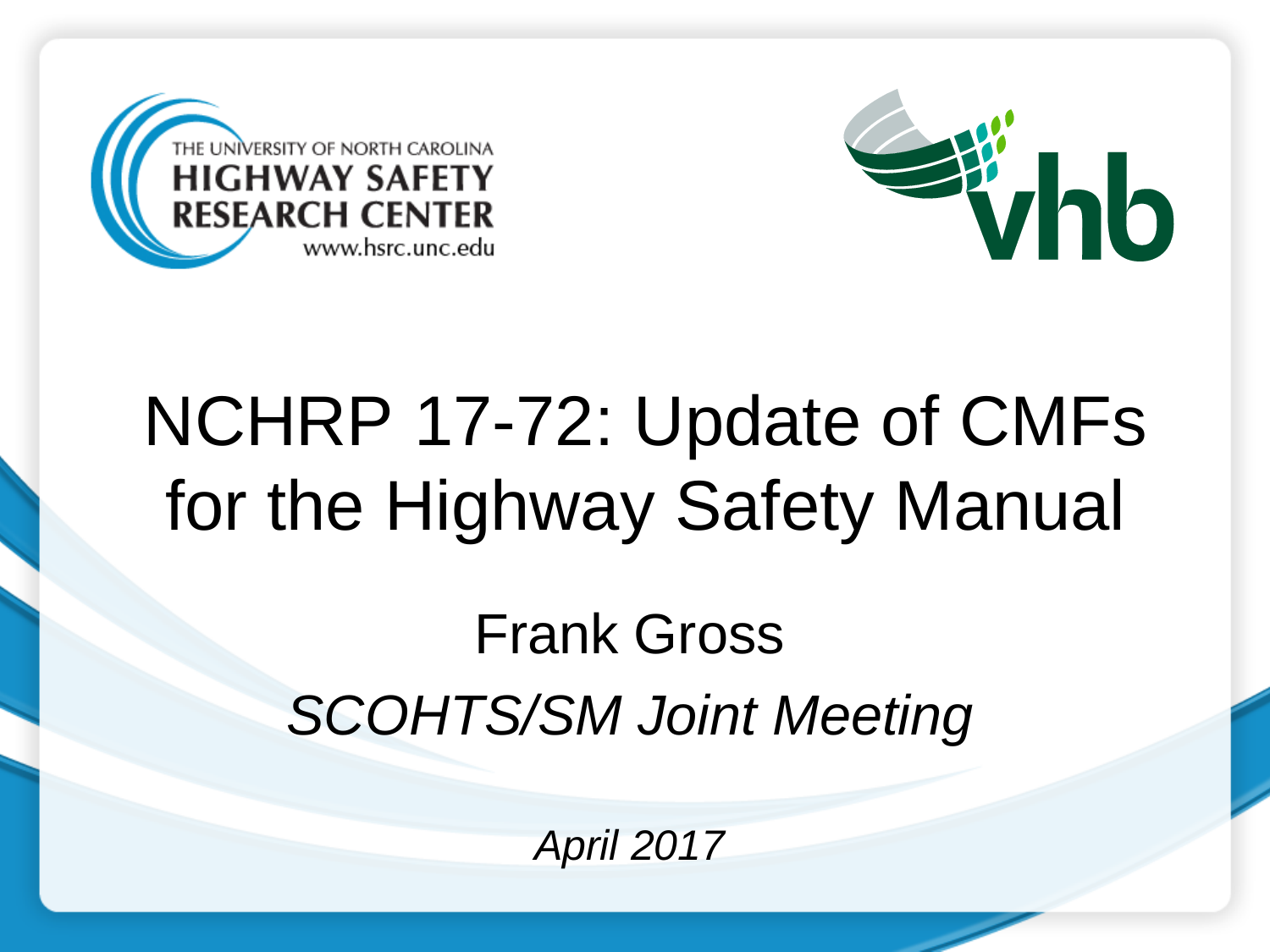# **Objectives**

- 1. Assess existing HSM inclusion criteria
- 2. Develop proposed revisions to inclusion / exclusion criteria
- 3. Apply revised criteria and develop a list of CMFs for HSM 2nd edition

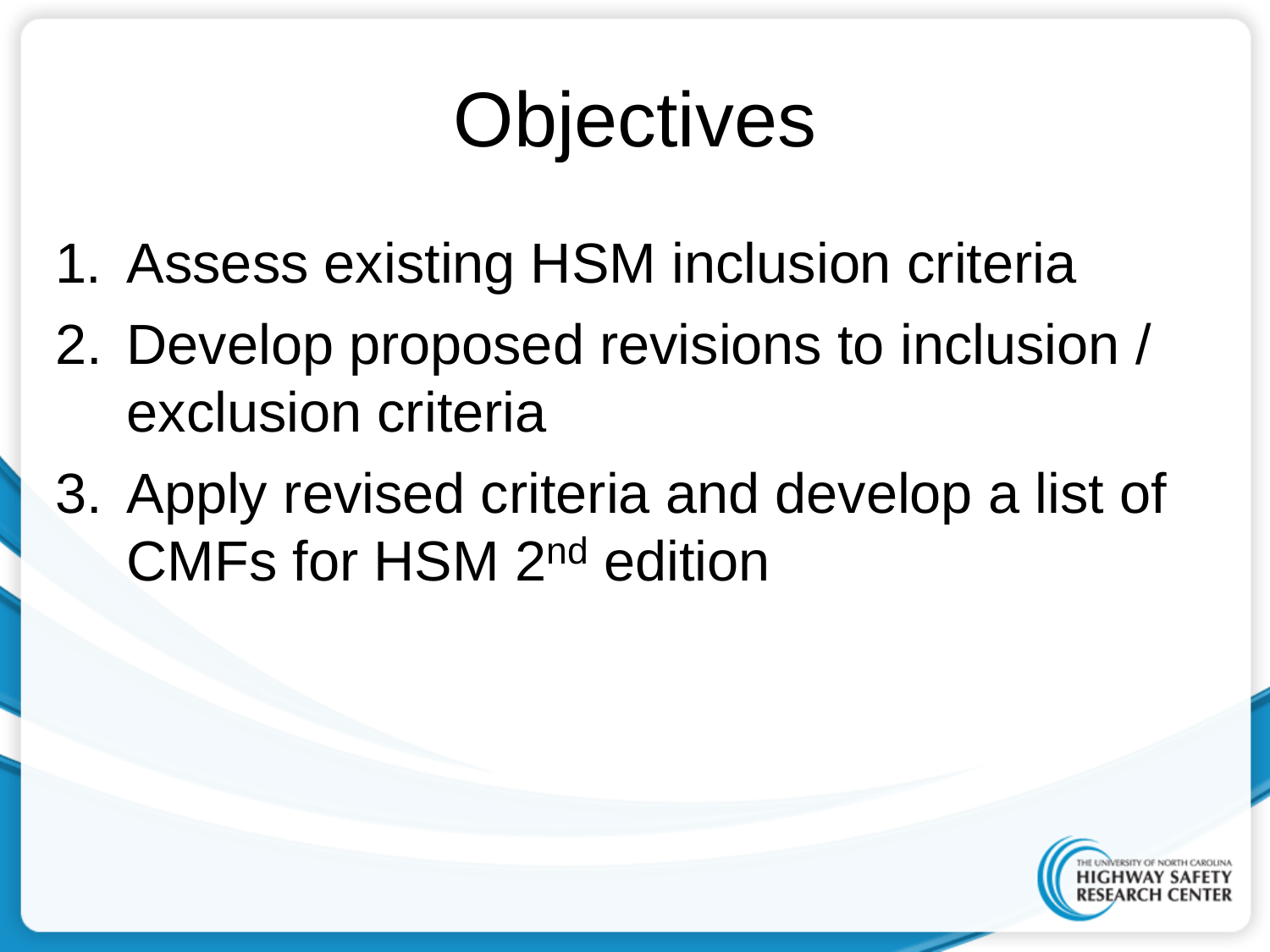# Project Team

- UNC Highway Safety Research Center
	- Raghavan Srinivasan (PI), Daniel Carter (Co-PI), and Sarah Smith
- VHB
	- Frank Gross, Scott Himes, RJ Porter, and Thanh Le
- Persaud & Lyon
	- Bhagwant Persaud and Craig Lyon
- Kittelson and Associates
	- James Bonneson and Erin Ferguson

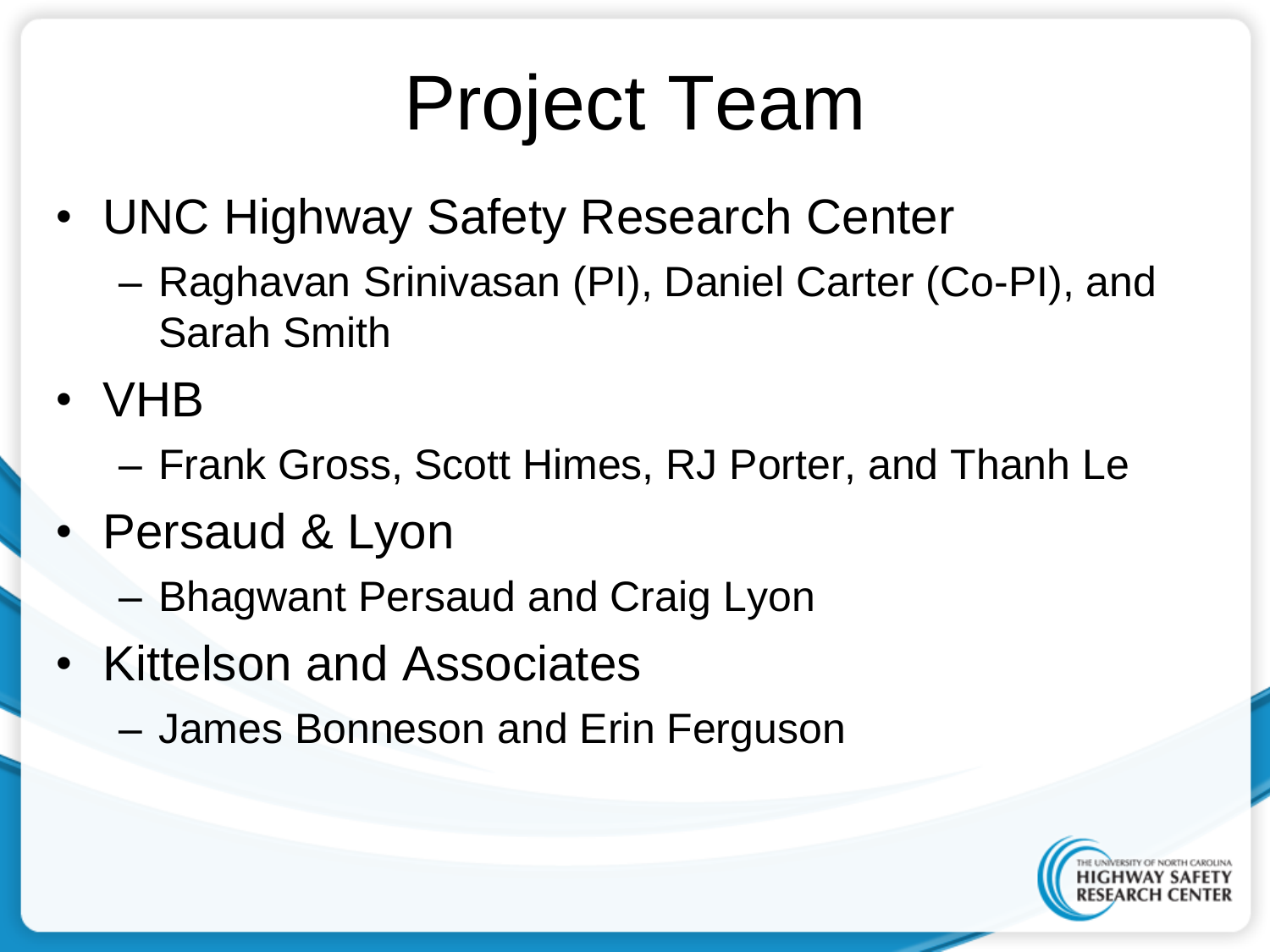# Approach

• Phase 1 (complete)

 $\checkmark$  Task 1: Review inclusion criteria for CMFs

Task 2: Review CMF Clearinghouse star rating system

 $\checkmark$  Task 3: Determine user preferences and practices

Task 4: Develop recommendations for how CMFs may be incorporated in the HSM

- Task 5: Interim report
- $\checkmark$  Task 6: Interim meeting

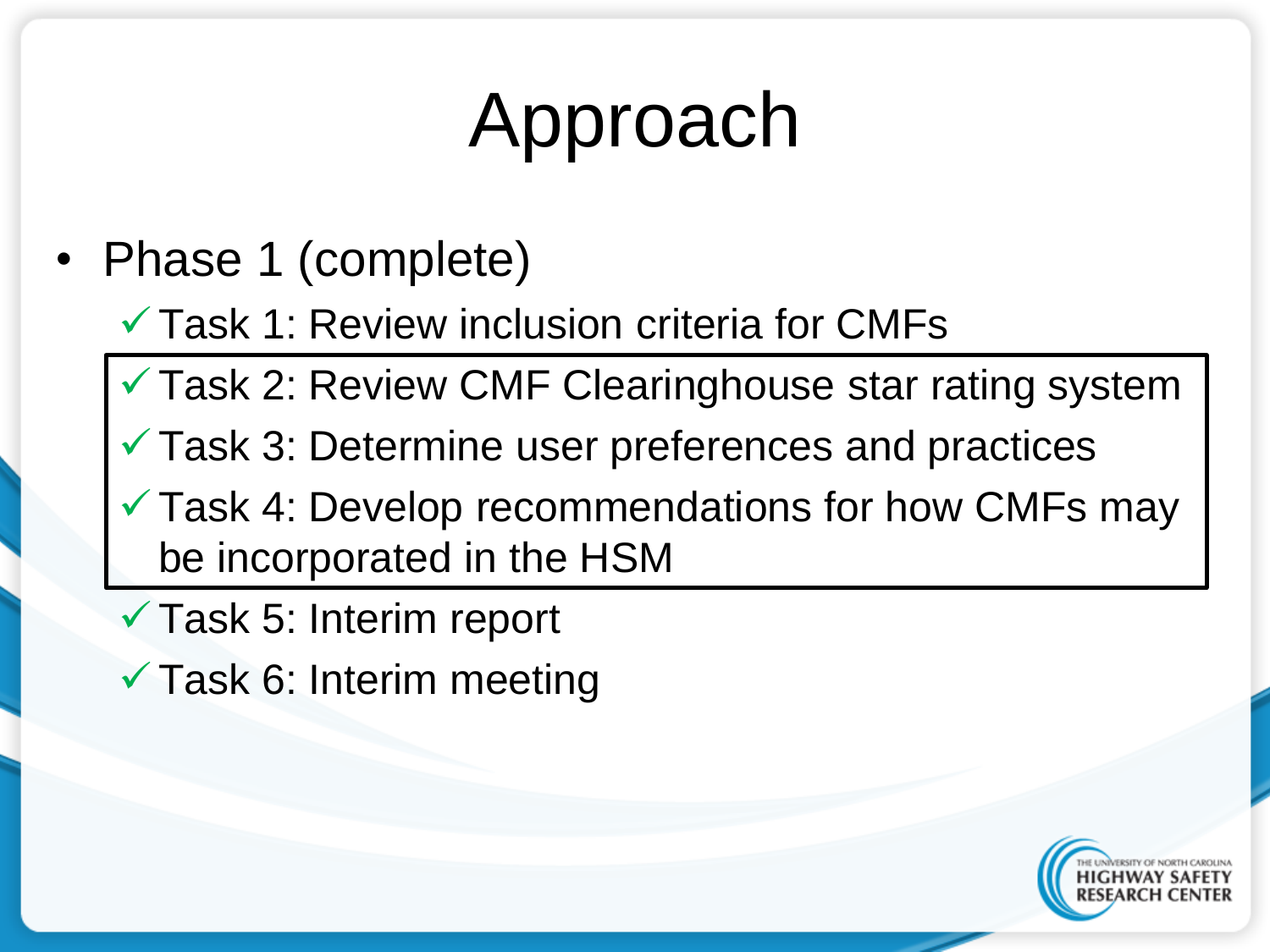# Approach

- Phase 2 (underway)
	- Task 7: Review existing CMFs
	- Task 8: Assemble CMFs for HSM 2nd edition
	- Task 9: Conduct CMF gap analysis
	- Task 10: Develop guidance for practitioner use
	- Task 11: Develop standalone document describing inclusion criteria
	- Task 12: Develop final report and other documents

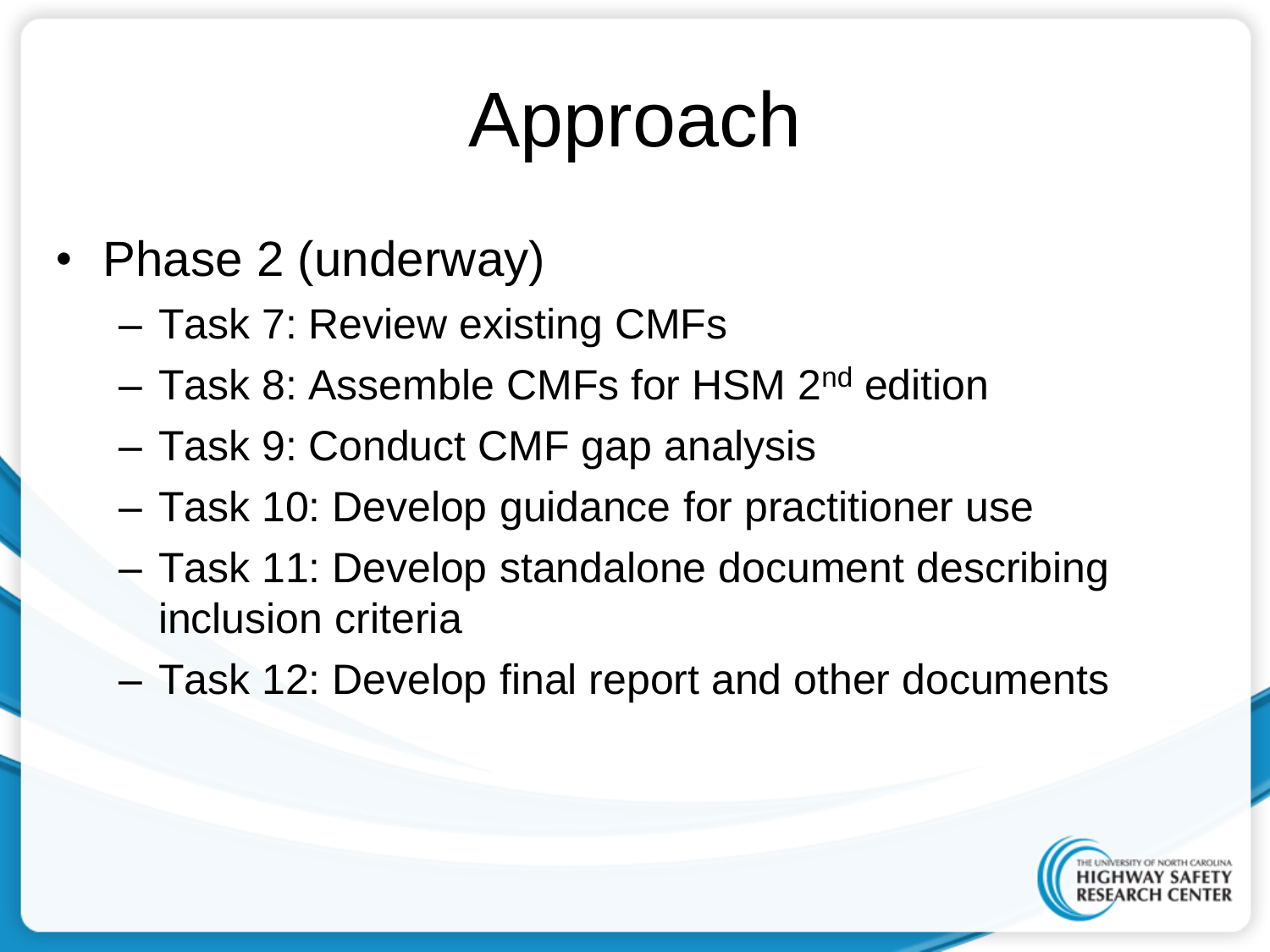User Preferences and Practices

#### **PHASE 1 HIGHLIGHTS**

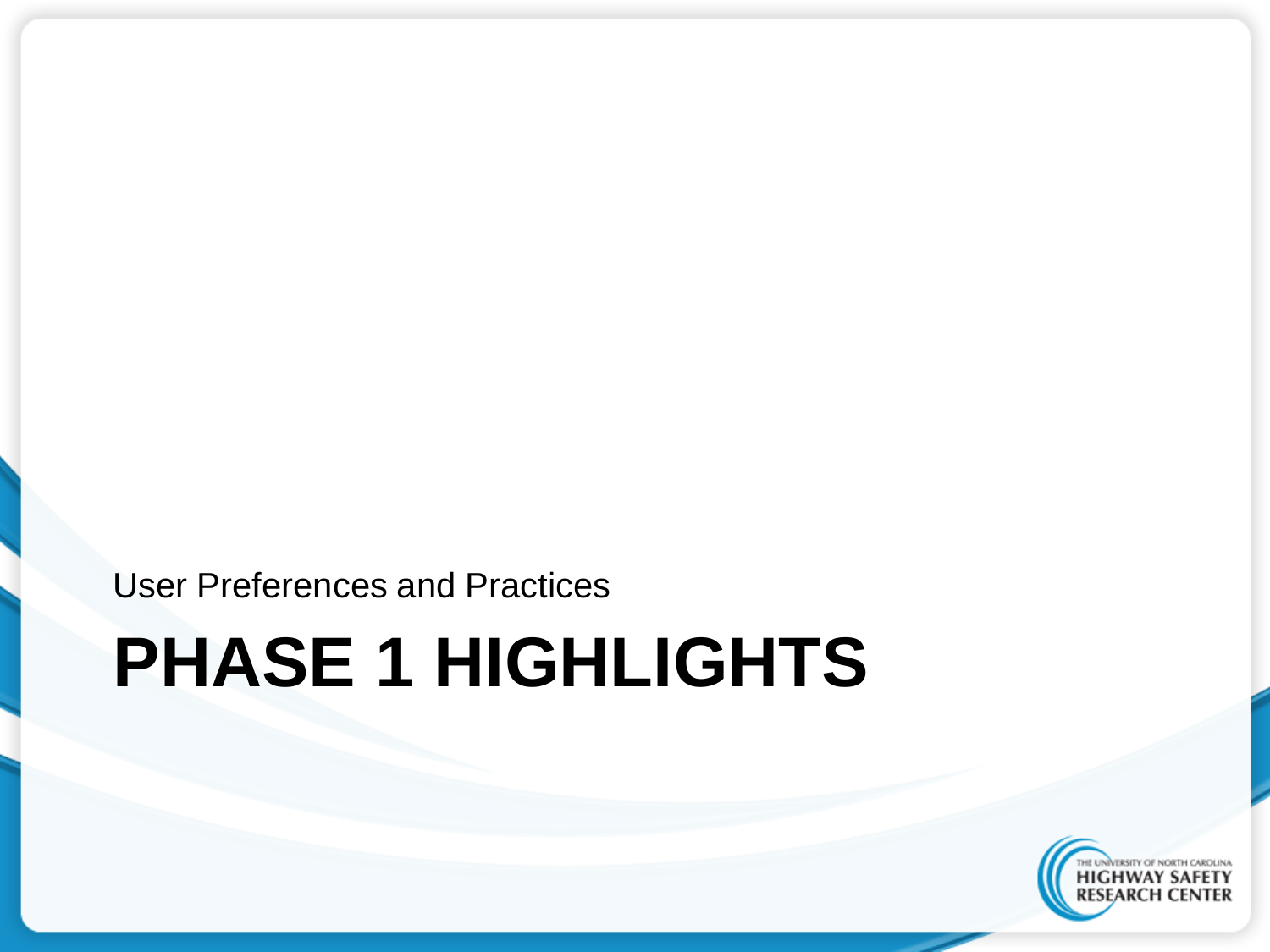# Selecting and Applying CMFs

- What kind of CMFs do you use?
	- Use aggregate (total) **AND** disaggregate CMFs (specific to crash type or severity)
- What crash value do you apply the CMF to? – Most users (60%) applied CMF to historical
	- crash data

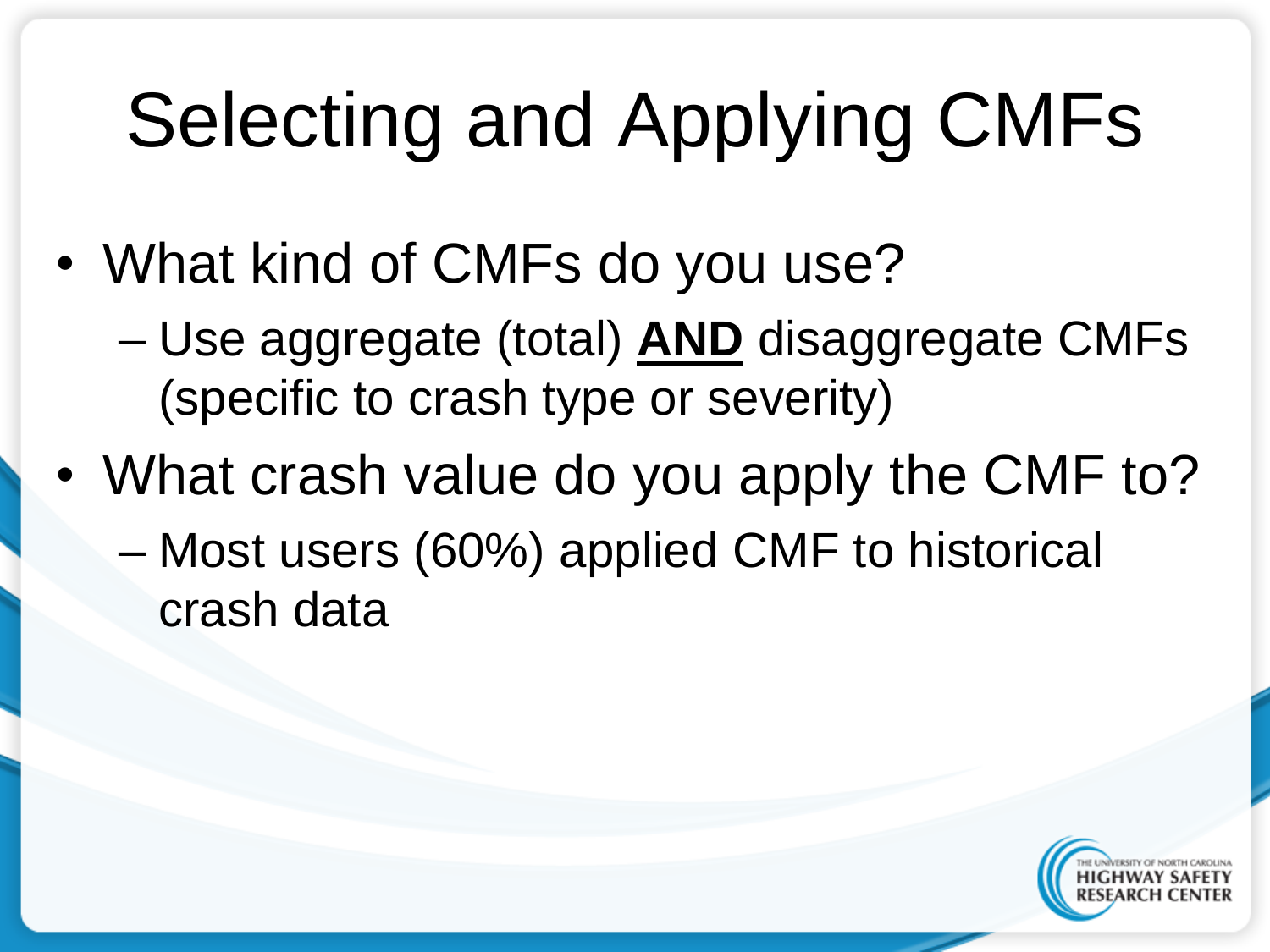# CMF Quality

- Do you use information on CMF quality? – Majority (75%) said always or most of the time
- How do you use information on CMF quality?
	- For prioritizing CMFs (62%)
	- As a minimum threshold (21%)
- Focus group: no one used HSM adjusted standard error as indication of quality
	- Some do not understand it

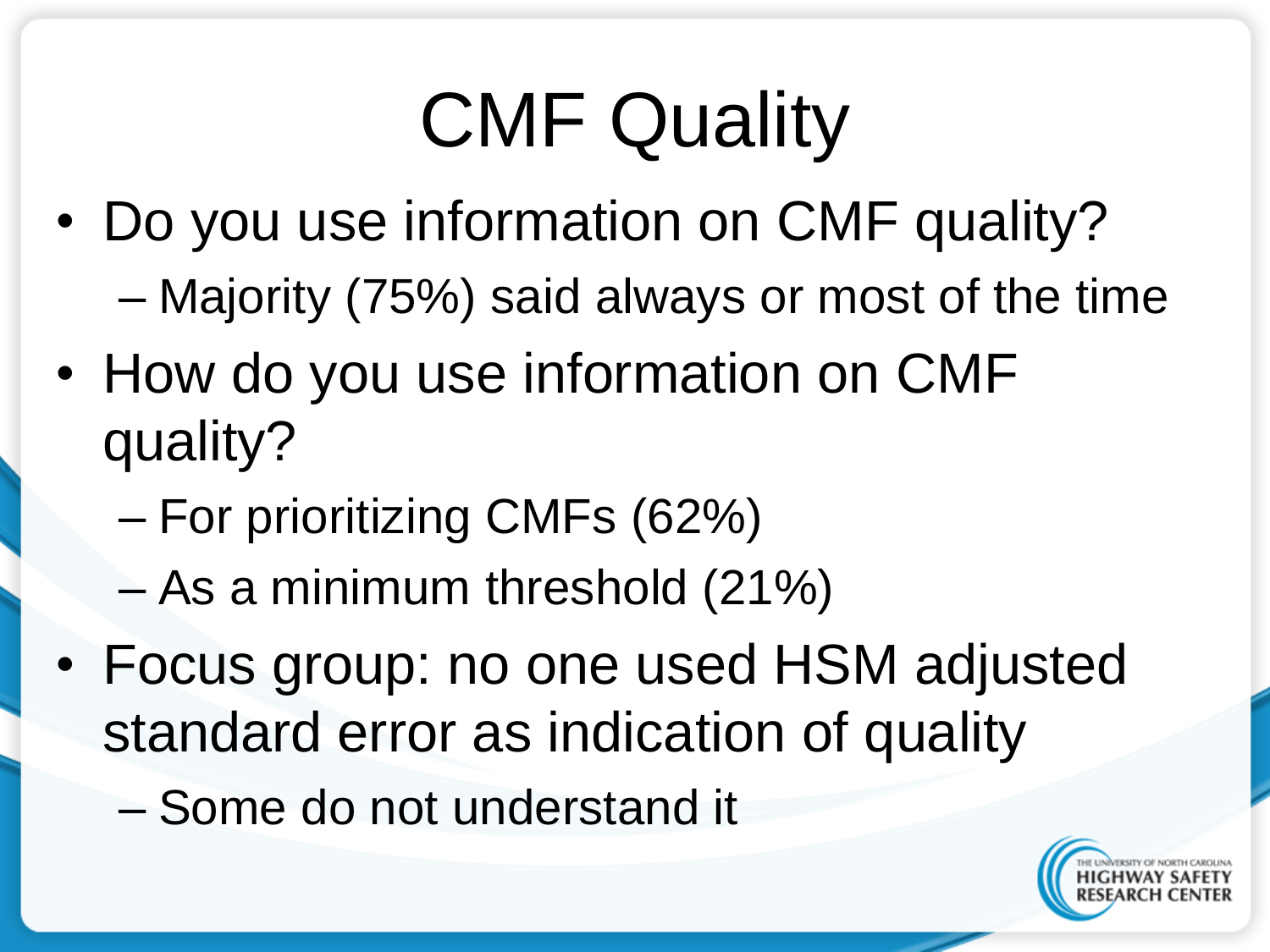## AASHTO Recommendation

- AASHTO Steering Committee for the HSM – No CMFs in Part D
	- CMFs included in CMF Clearinghouse with HSM stamp of approval
	- Periodic report of selected CMFs as PDF
		- Details to be determined

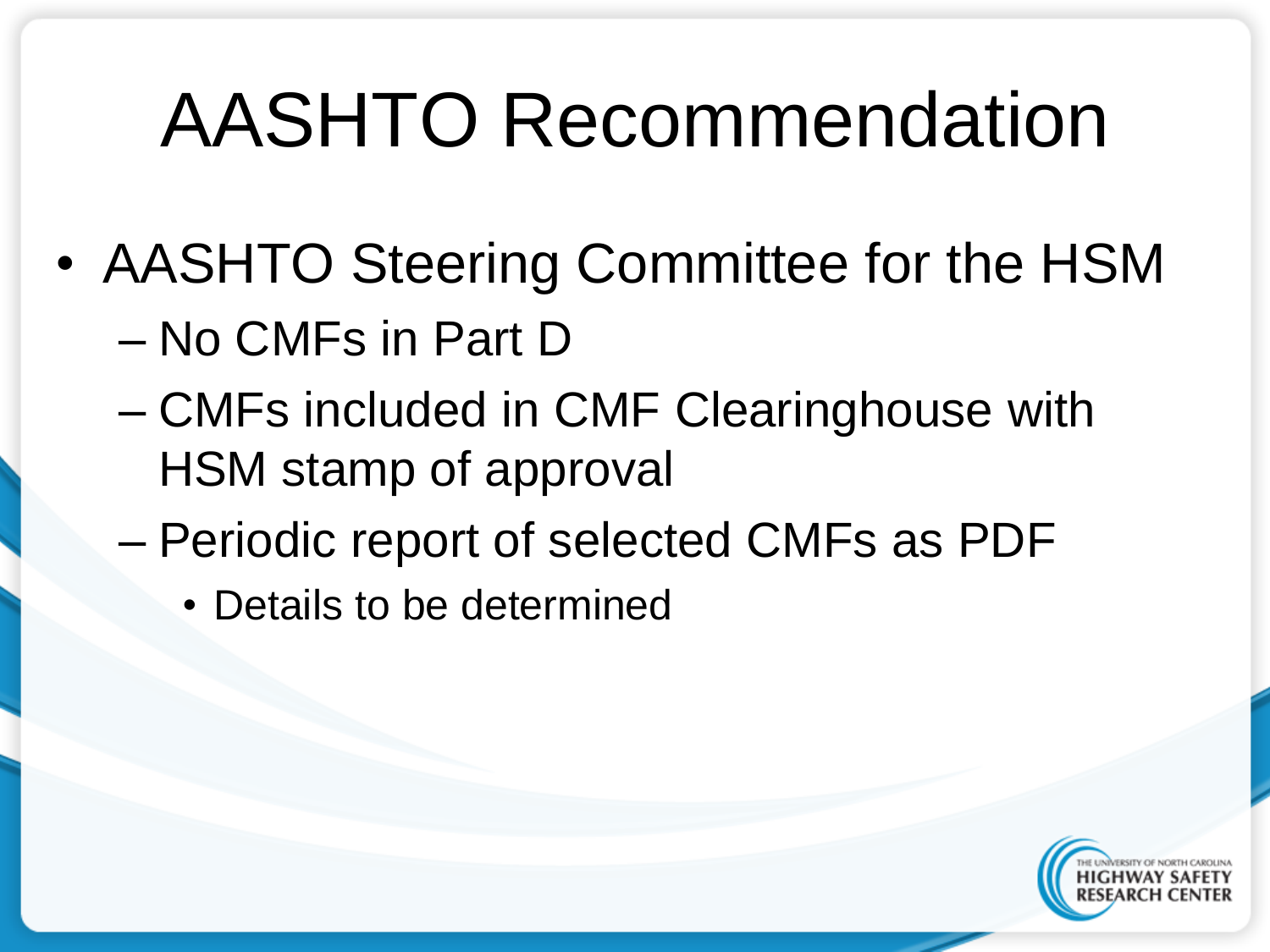# CMFs in HSM 2nd Edition

- What guidance on CMFs should be presented in the HSM 2nd edition?
	- Guidance on applying CMFs (almost 100%)
	- Guidance on developing CMFs in research studies (50%)

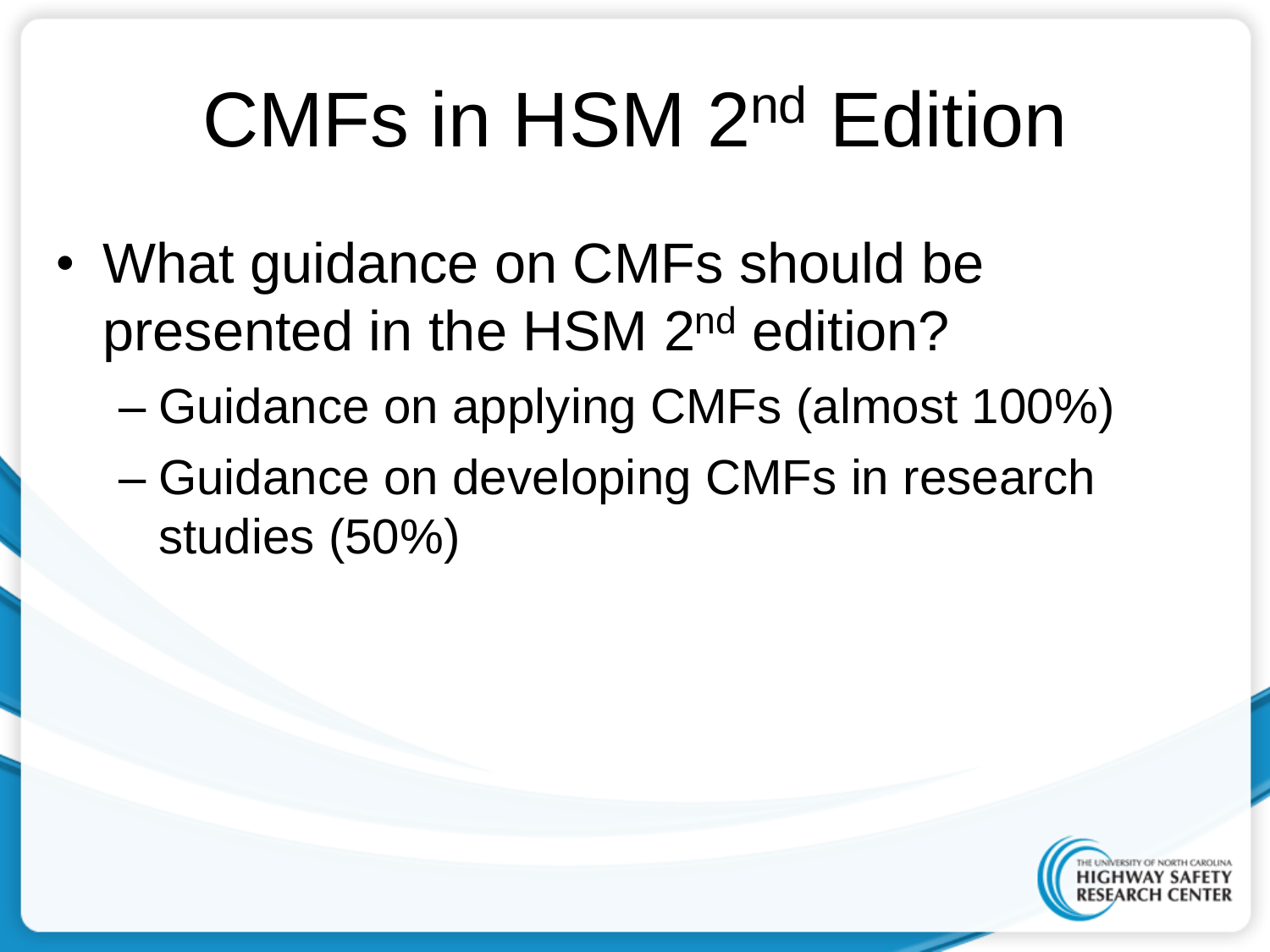HSM Stamp of Approval Method

#### **PHASE 1 HIGHLIGHTS**

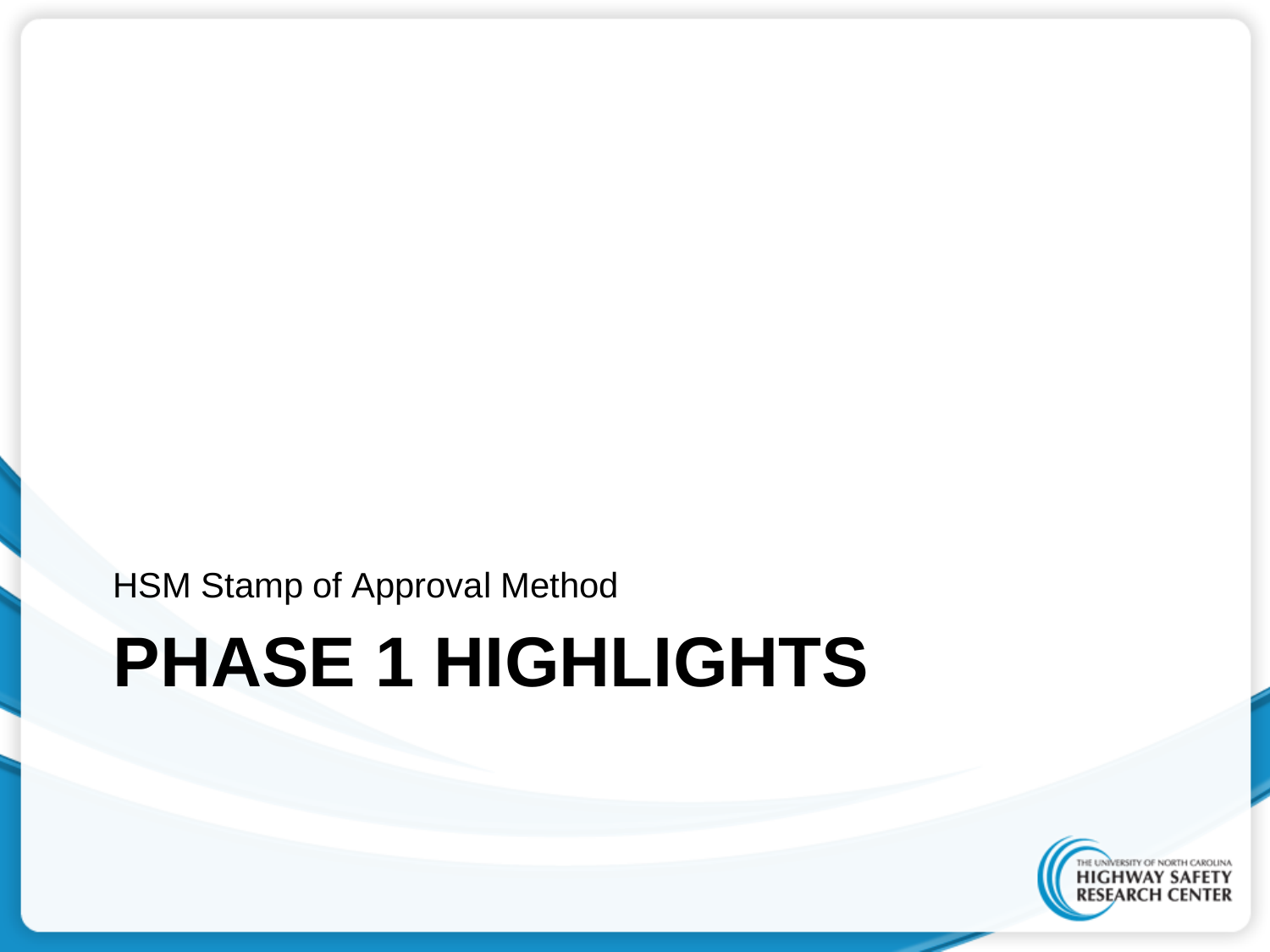# HSM Stamp of Approval Method

- Inclusion/exclusion criteria:
	- Must be crash-based
	- Must specifically report CMF or CMFunction
	- Must include 1 or more CMFs with 4+ stars
	- Exclude simple before-after studies
	- Exclude non-regression, cross-sectional studies
	- Combined CMFs should pass homogeneity test

*Applied for supplemental funding*

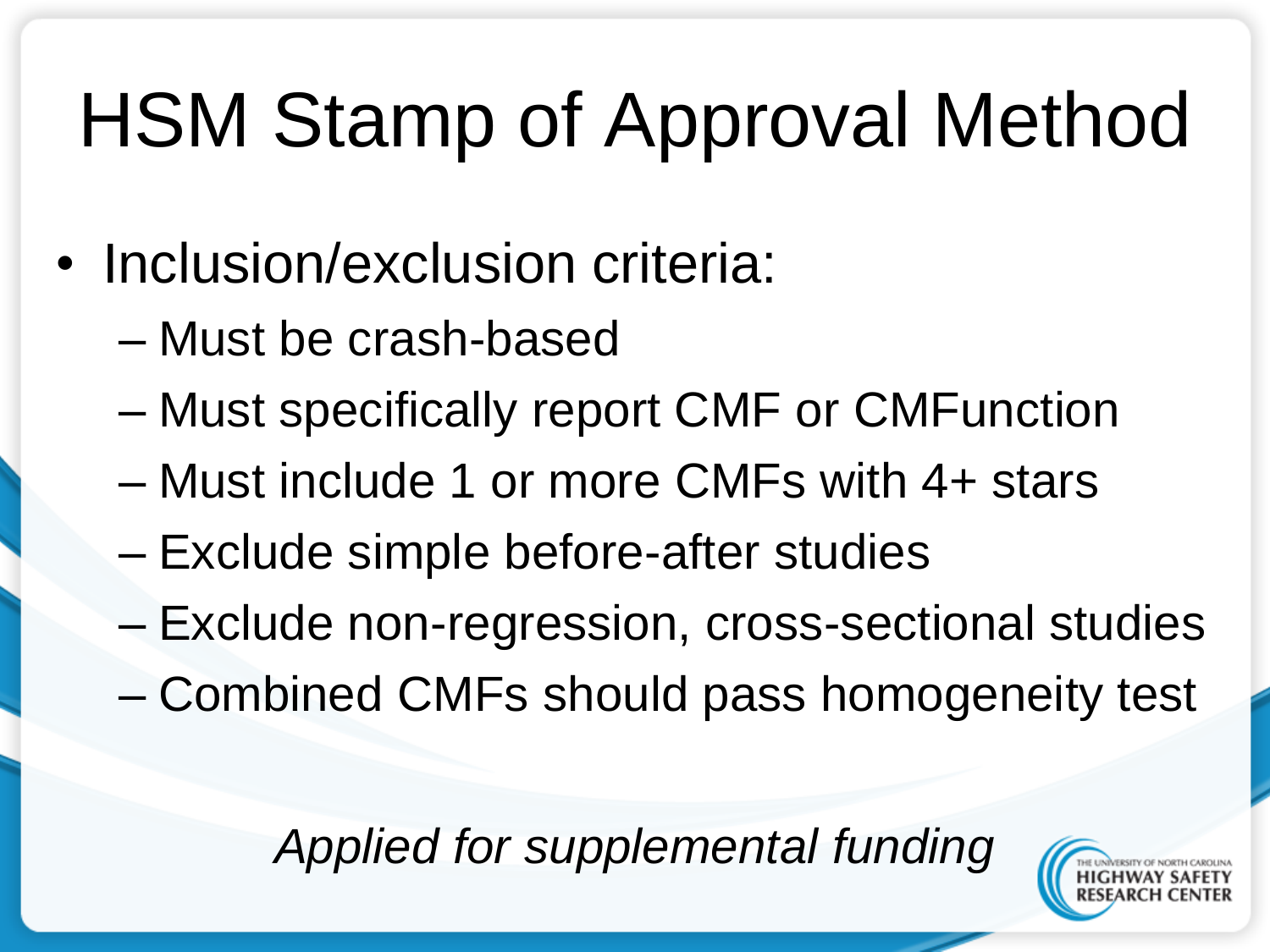# HSM Stamp of Approval Method

#### 150-point Scoring Process

- Data
	- 55 points
- Confounding and Appropriateness of Statistical Analysis
	- 75 points
- Statistical Significance
	- 20 points

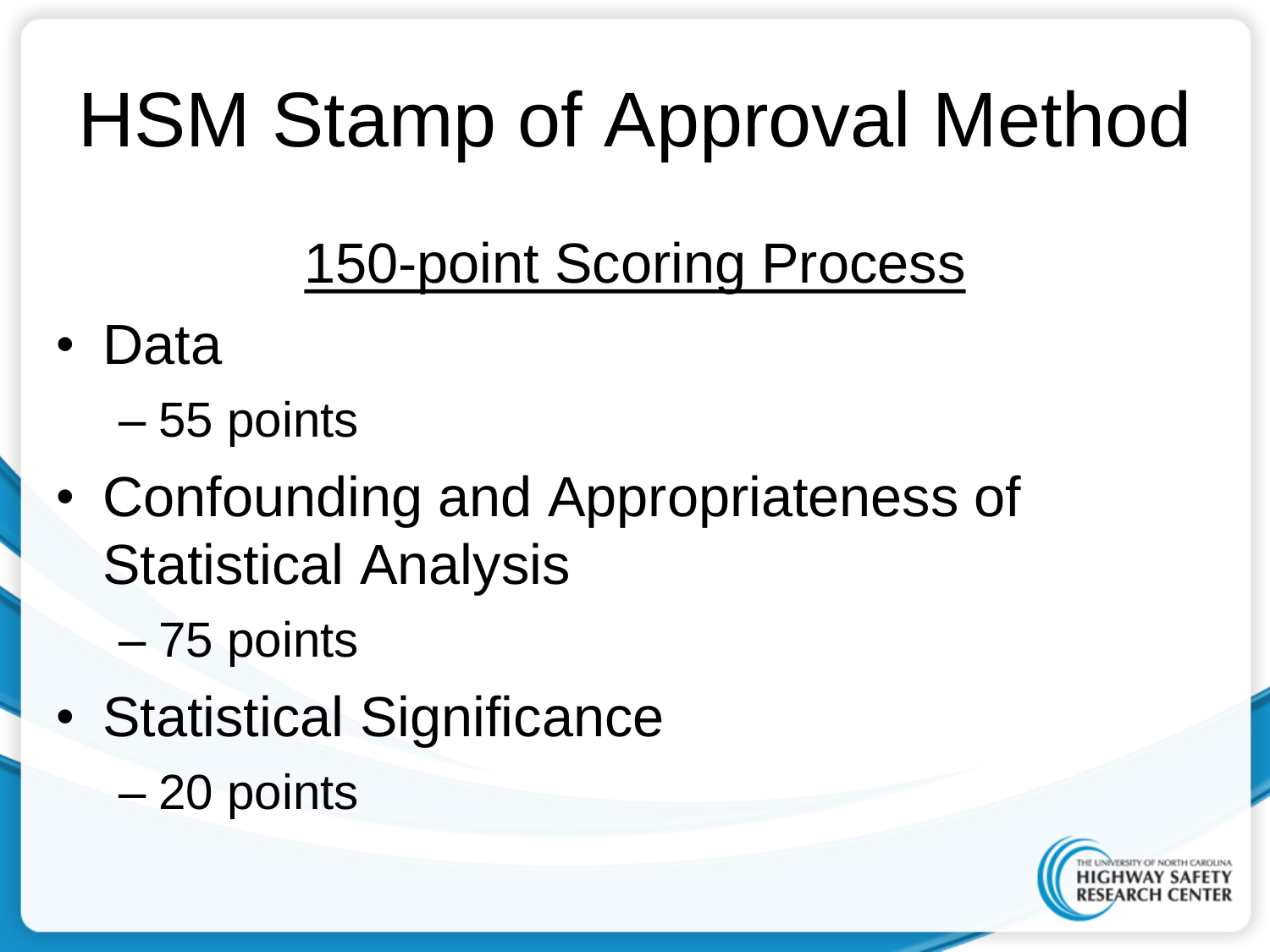Part D Guidance

#### **PHASE 2 HIGHLIGHTS**

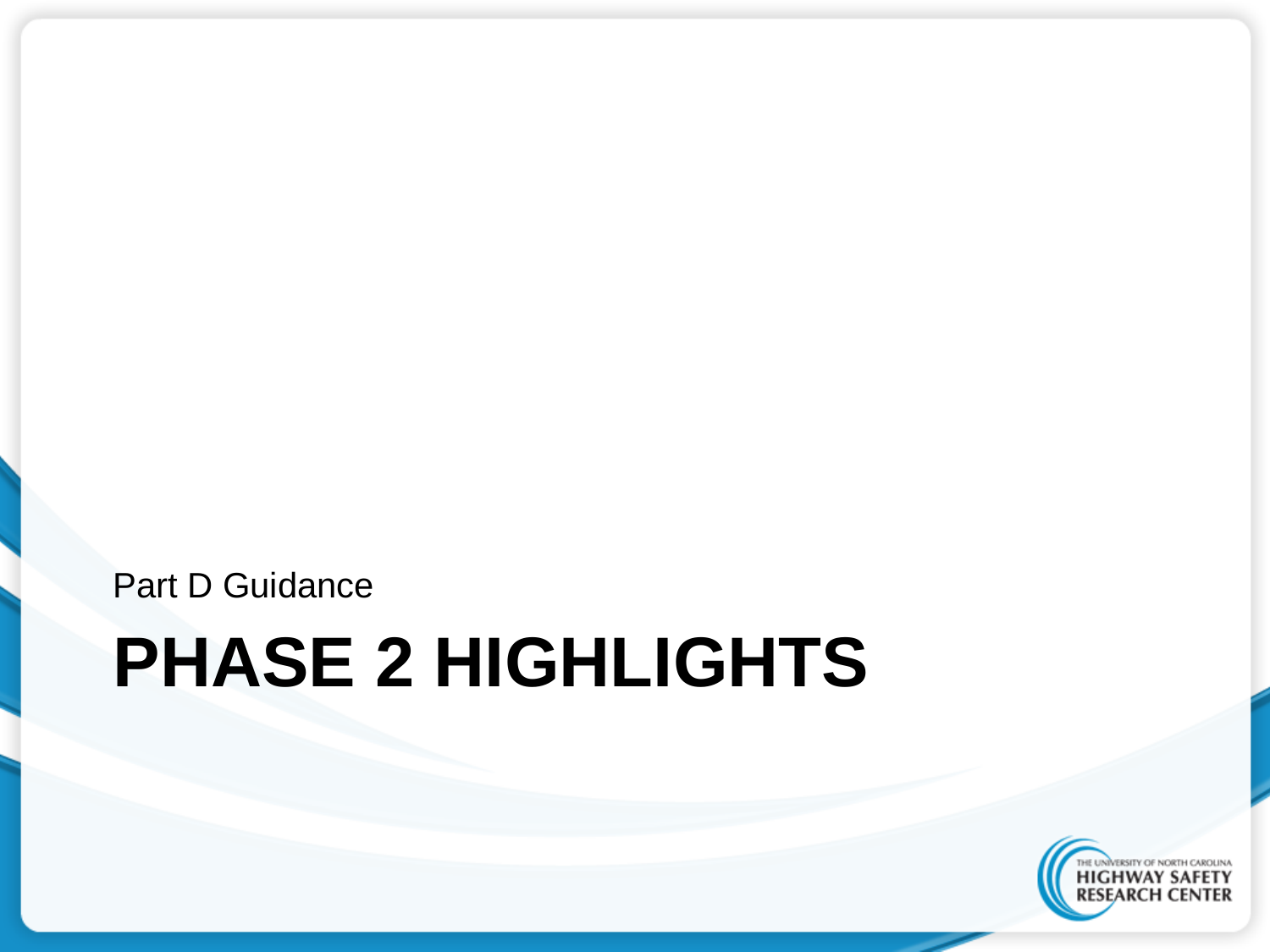# Part D Outline

- 1. Introduction
- 2. Selecting CMFs
- 3. Applying CMFs
- 4. Developing CMFs

#### *Target Audience* Practitioners **AND** Researchers

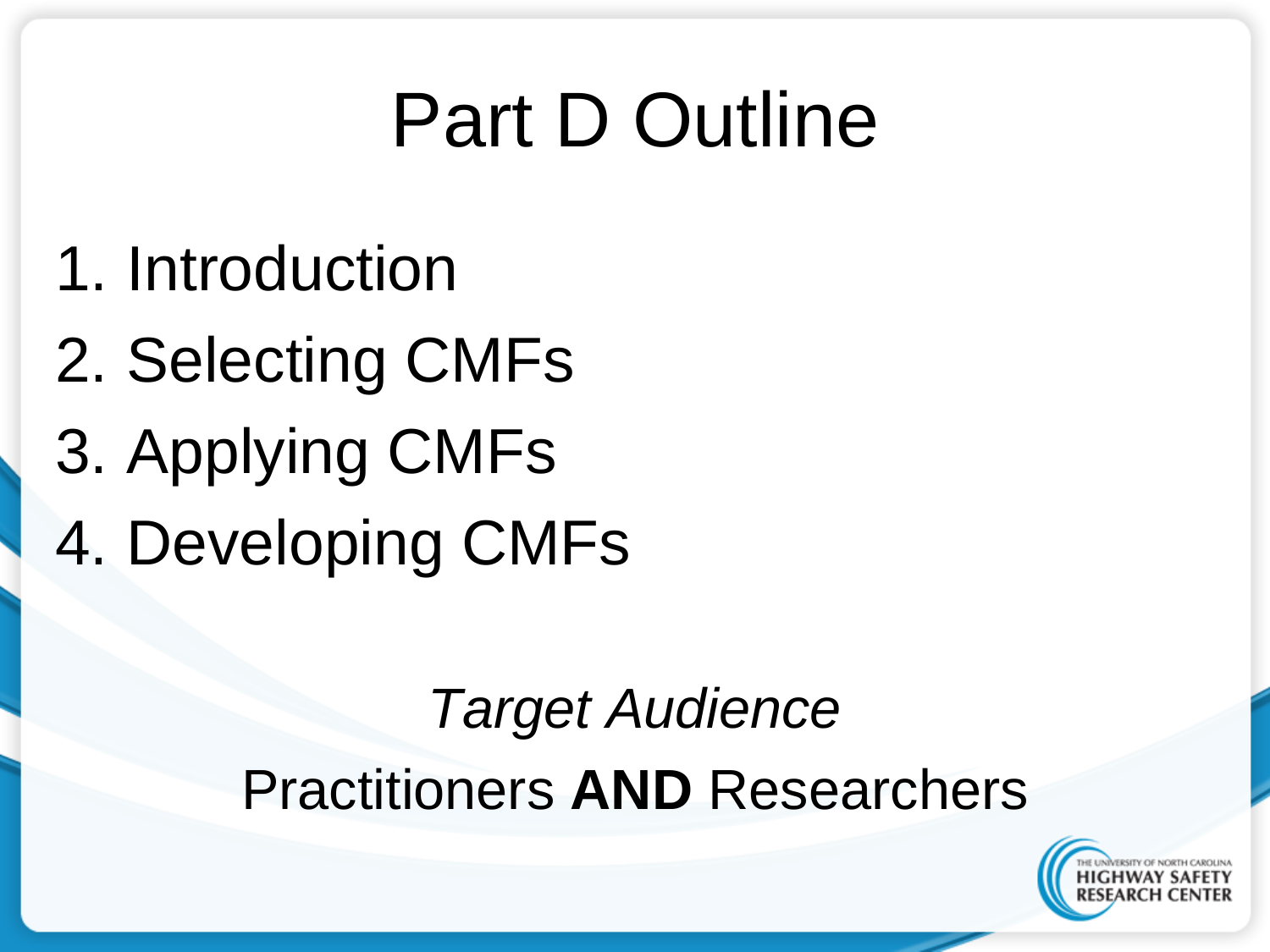## Chapter 1: Introduction

- Purpose of Part D
- Relationship to:
	- Safety Mgmt. Process
	- Proj. Dev. Process
- Relationship to Parts A, B, and C of HSM
- Guide to Applying Part D



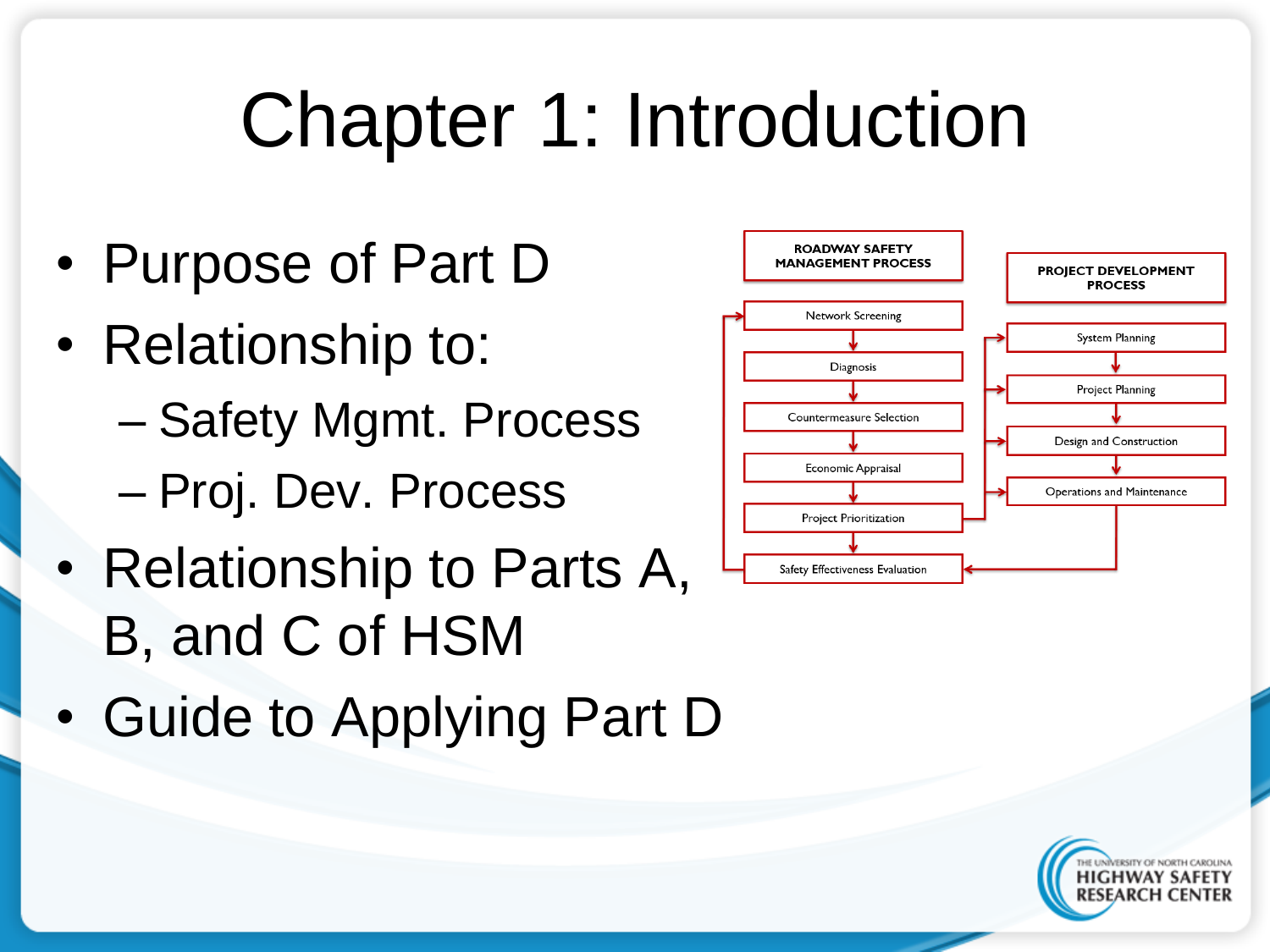### Chapter 2: Selecting CMFs

- Introduction
- Identifying the Most Appropriate CMF
- Searching for CMFs
- Developing a CMF List
- CMF Selection Example



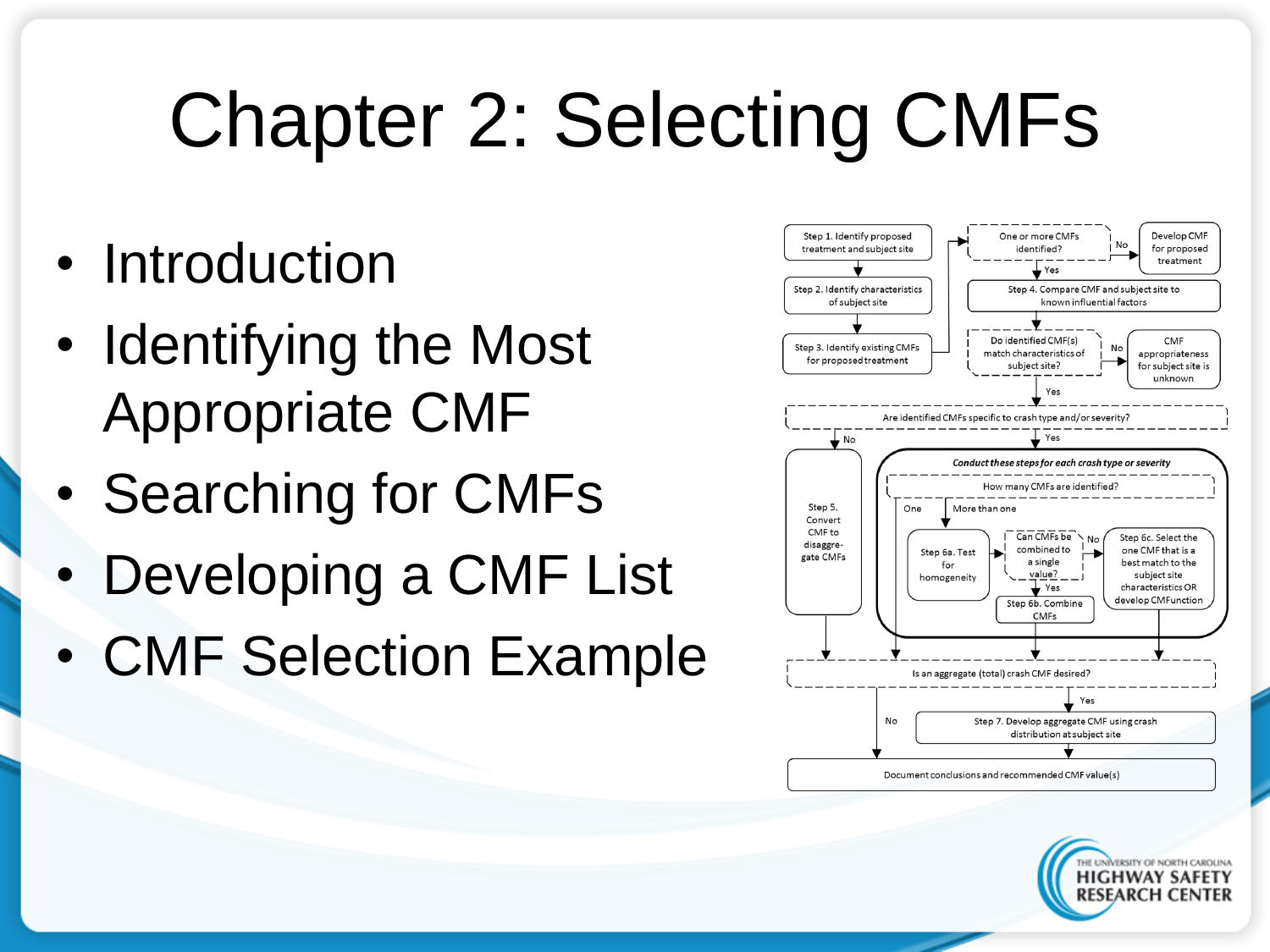# Chapter 3: Applying CMFs

- Introduction
- Estimate Baseline Crashes
	- Observed, Predicted, Expected
- Apply CMF to Baseline Crashes
	- Single vs. Multiple CMFs
	- Adjusting CMFs (crash type/severity, local)
- Estimate Confidence Interval
- Using Results

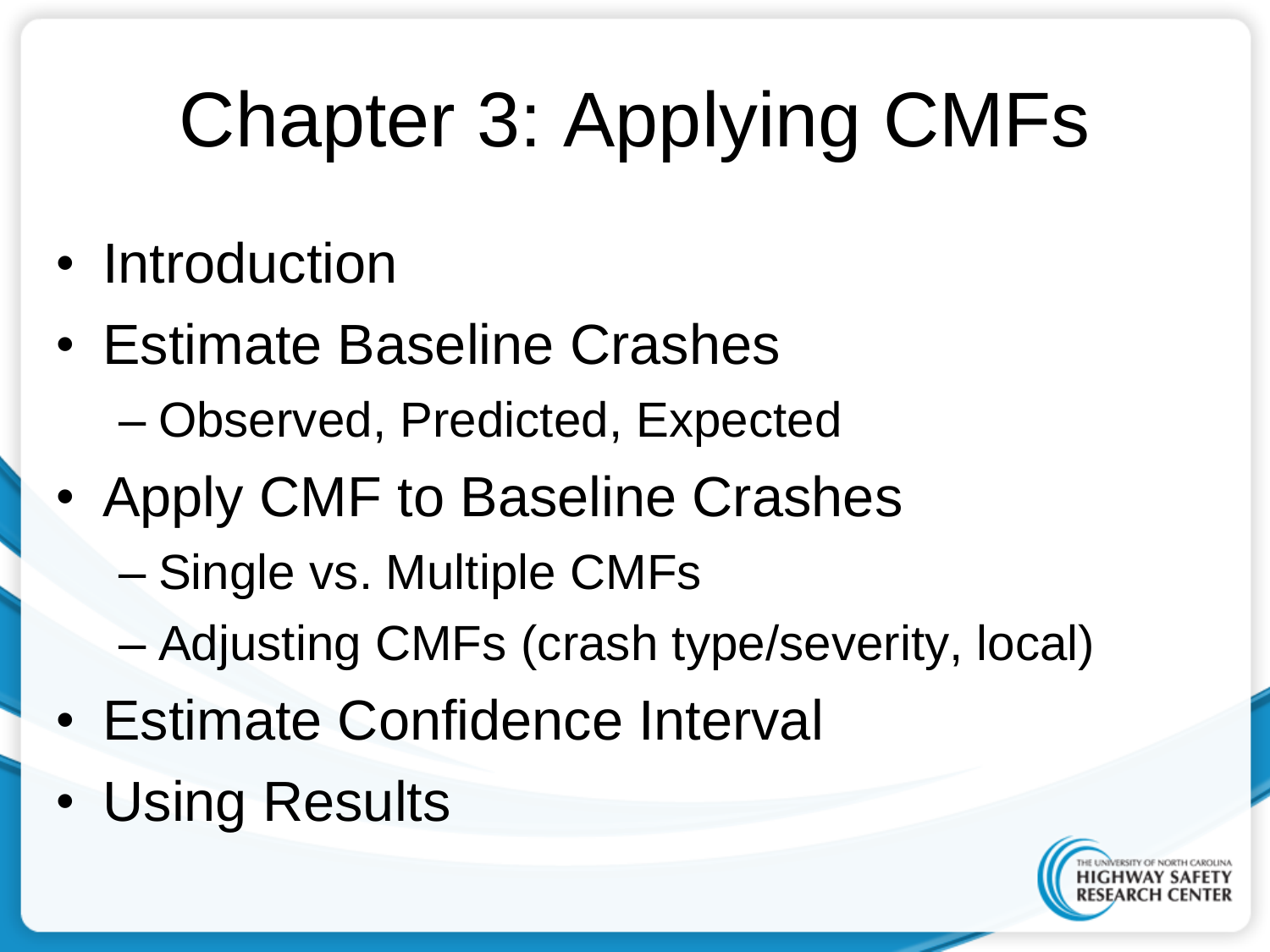# Chapter 4: Developing CMFs

- Fundamentals of CMF Development
- Relevant Statistical Concepts and Terms
- Study Designs and Analysis Approaches
- Alternative Approaches to Developing CMFs
- CMF Reporting
- **Developing CMFunctions**
- **Resources**

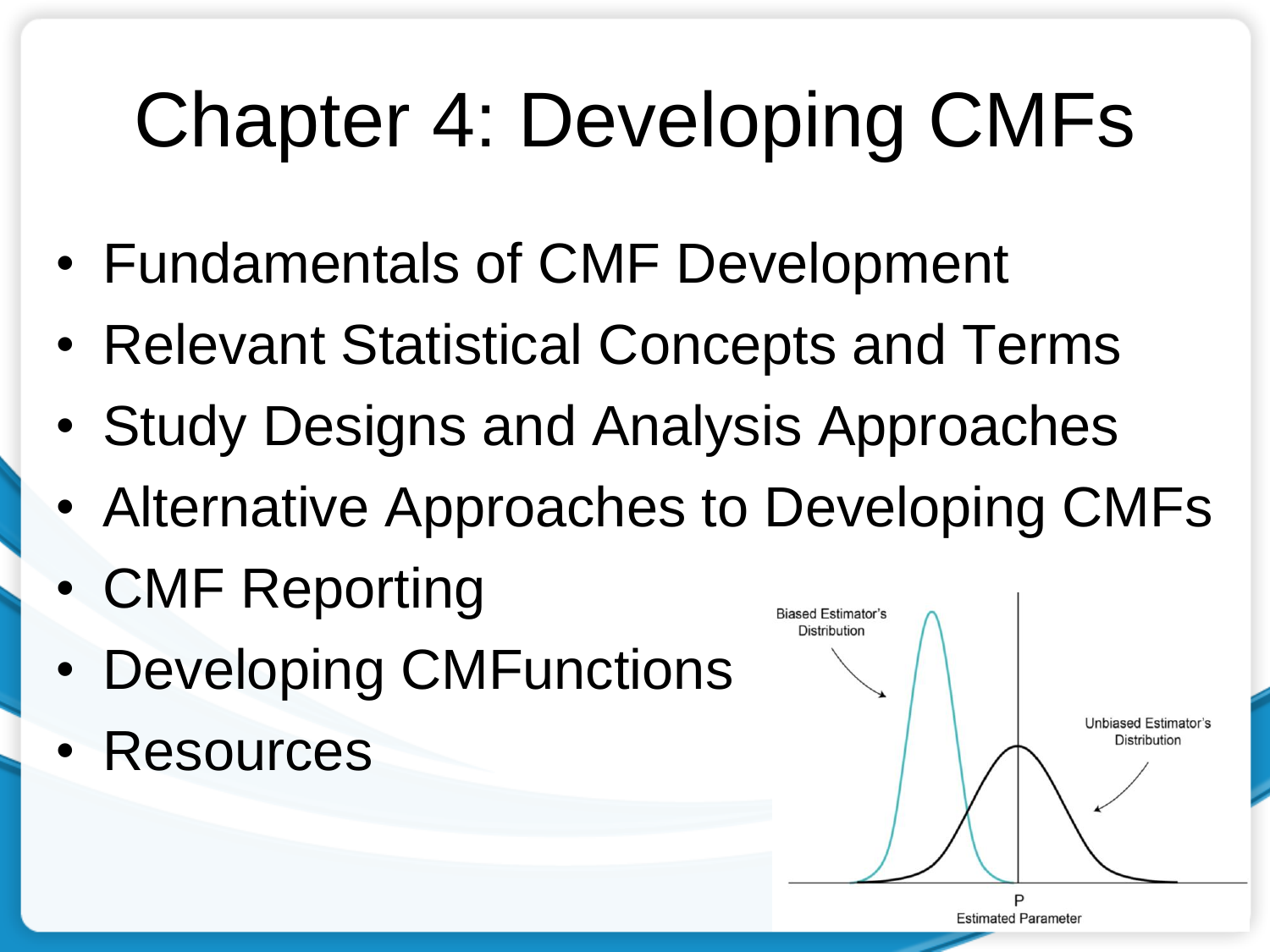Review Existing CMFs

### **PHASE 2 HIGHLIGHTS**

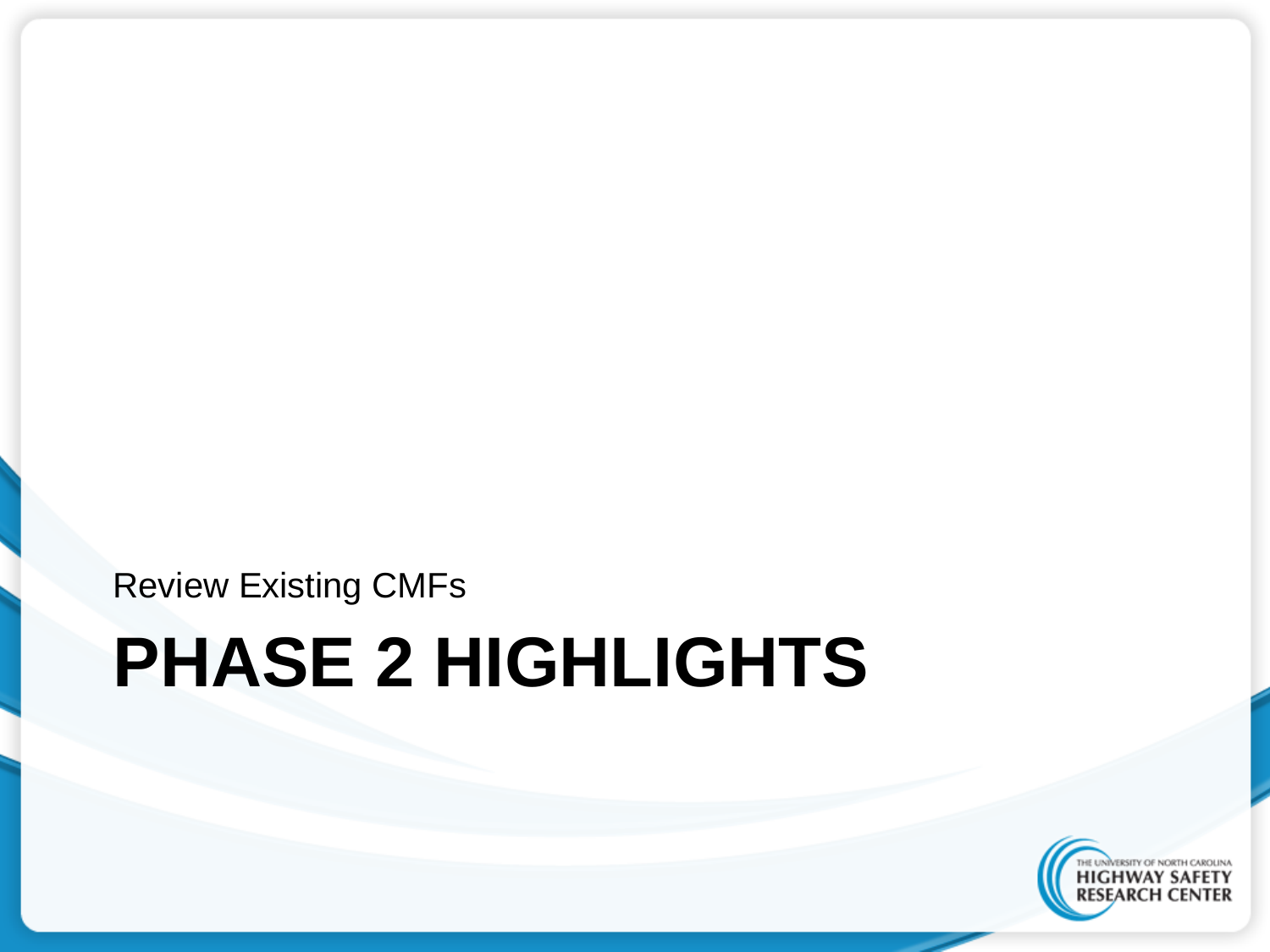# Review Existing CMFs

- Identification
	- CMF Clearinghouse
	- CMFs from 1st edition of HSM
	- CMFs published between 2008 and 2010
	- CMFs from state lists or panel members
- Evaluation
	- Use inclusion/rating process from Phase 1

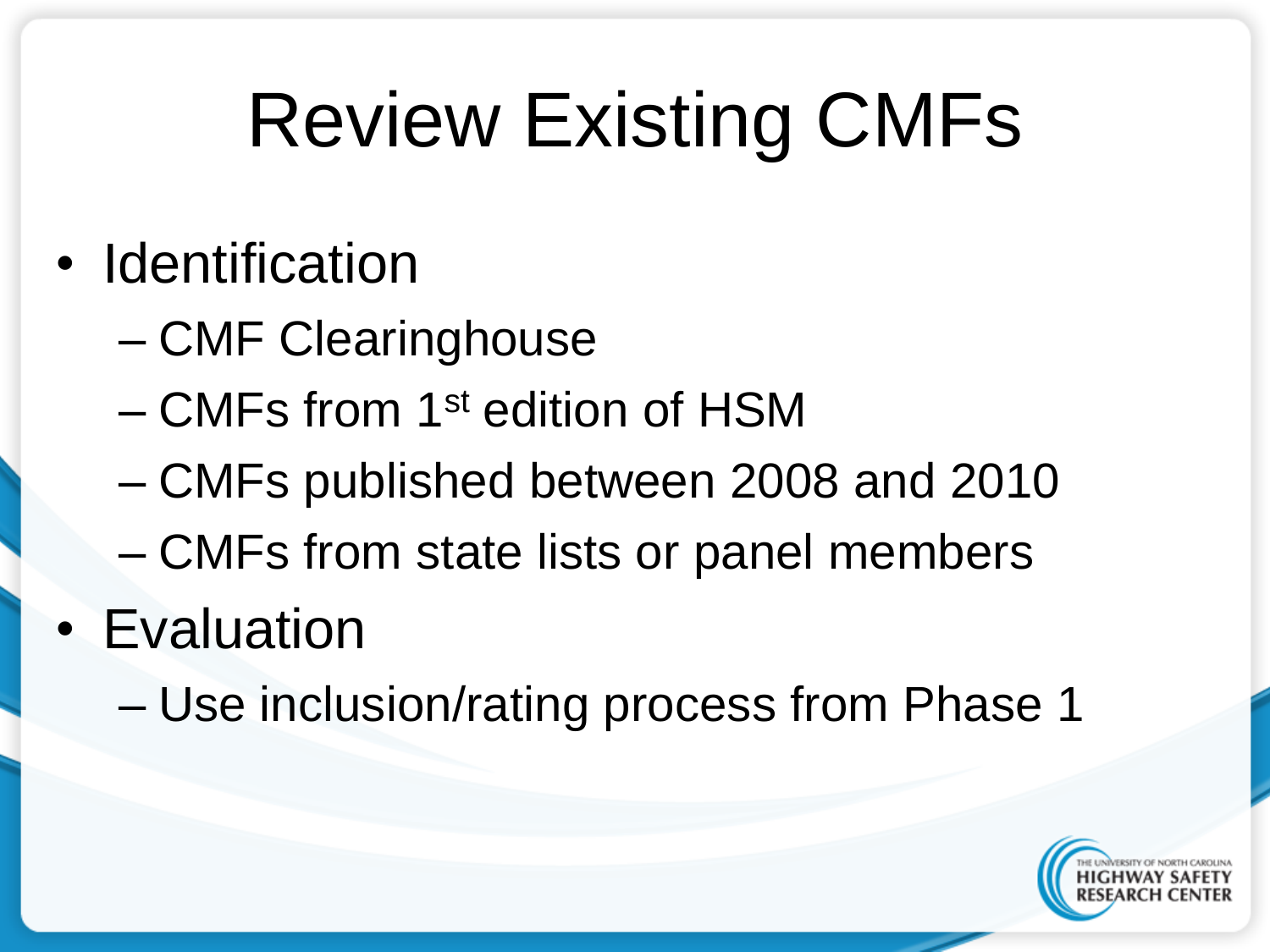Conduct CMF Gap Analysis

### **PHASE 2 HIGHLIGHTS**

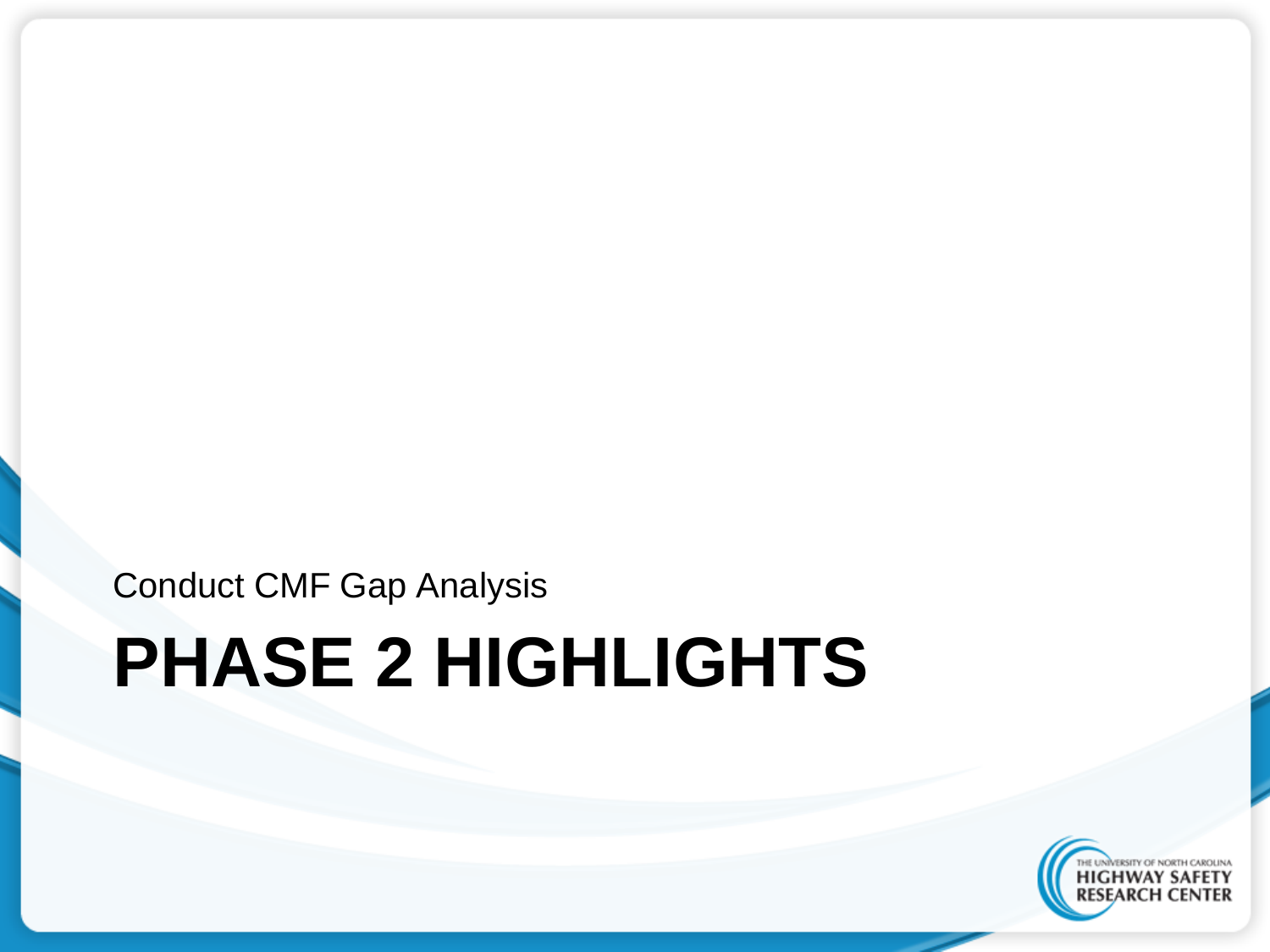# Conduct CMF Gap Analysis

- Gaps in Quality
	- CMFs exist, but do not meet inclusion criteria
- Gaps in Applicability
	- CMFs do not exist for specific conditions (e.g., crash severity or facility type) for a given countermeasure

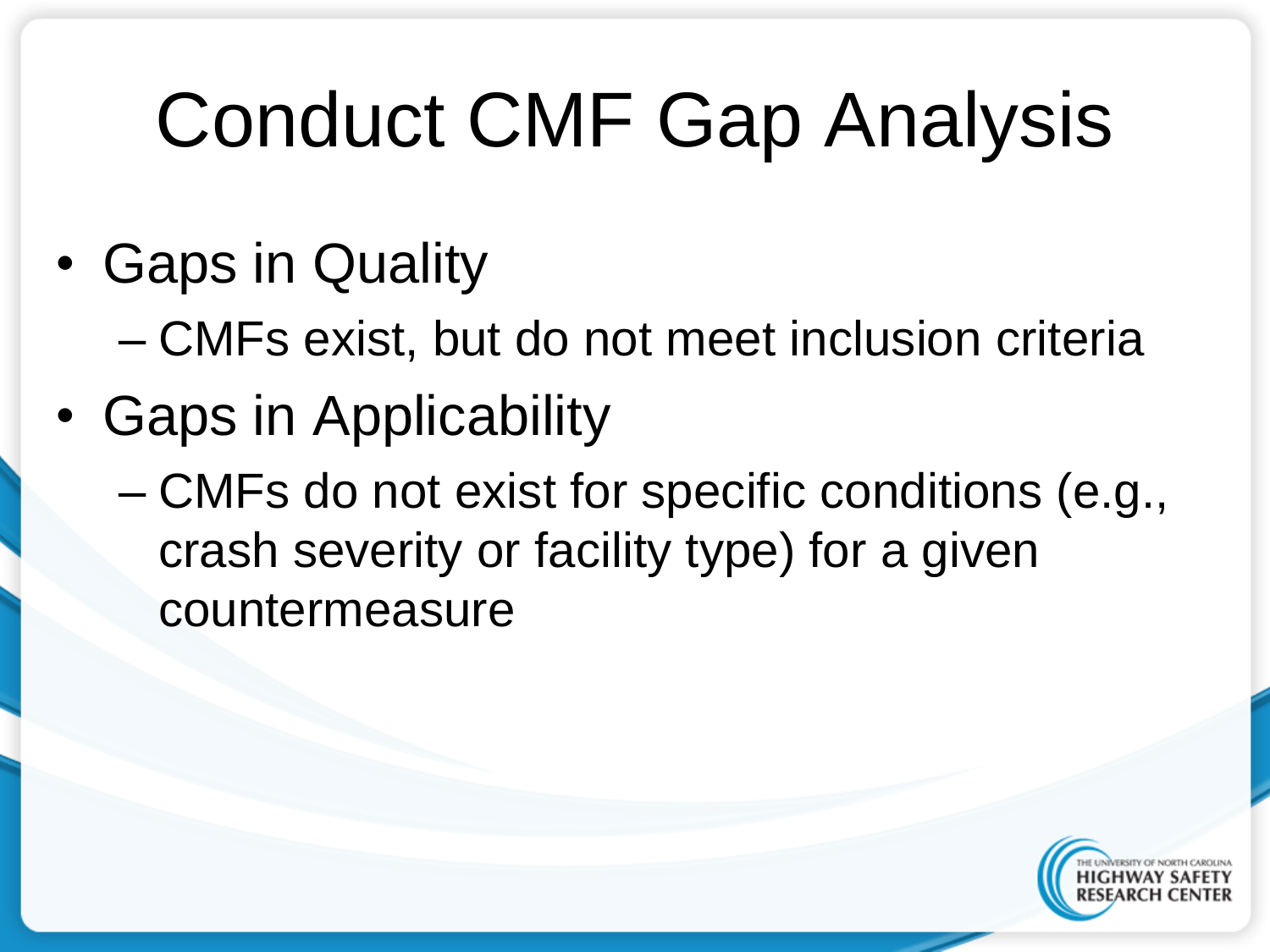# Conduct CMF Gap Analysis

|                     | <b>Countermeasure</b> | <b>Facility Type</b>  |            |               |                       |       |               |                       |           |           |                 |
|---------------------|-----------------------|-----------------------|------------|---------------|-----------------------|-------|---------------|-----------------------|-----------|-----------|-----------------|
| <b>Category</b>     |                       | Rural, Two-Lane       |            |               | Rural, Multilane      |       |               | Urban/Suburban        |           |           | <b>Freeways</b> |
|                     |                       | <b>Crash Severity</b> |            |               | <b>Crash Severity</b> |       |               | <b>Crash Severity</b> |           |           |                 |
|                     |                       | Total                 | Fatal      | <b>Injury</b> | Total                 | Fatal | <b>Injury</b> | Total                 | Fatal     | Injury    |                 |
| <b>Segment</b>      | W                     | $\bullet$             | $\bigcirc$ | $\bullet$     | $\bullet$             |       | $\circ$       | $\bigcirc$            |           |           |                 |
| <b>Intersection</b> | Χ                     | $\bullet$             | $\bullet$  | $\bullet$     | $\bigcirc$            |       | $\bigcirc$    | $\bullet$             | $\bullet$ | $\bullet$ |                 |
| <b>Roadside</b>     | Υ                     | $\circ$               | $\circ$    | $\bullet$     | $\bigcirc$            |       |               |                       |           |           |                 |
| Interchange         | Z                     |                       |            |               |                       |       |               |                       |           |           |                 |

- $\bullet$  = No gap (high-quality CMF available)
- $\circ$  = Gap in quality (CMF available, but does not meet inclusion criteria)

Blank = Gap (no CMF available)